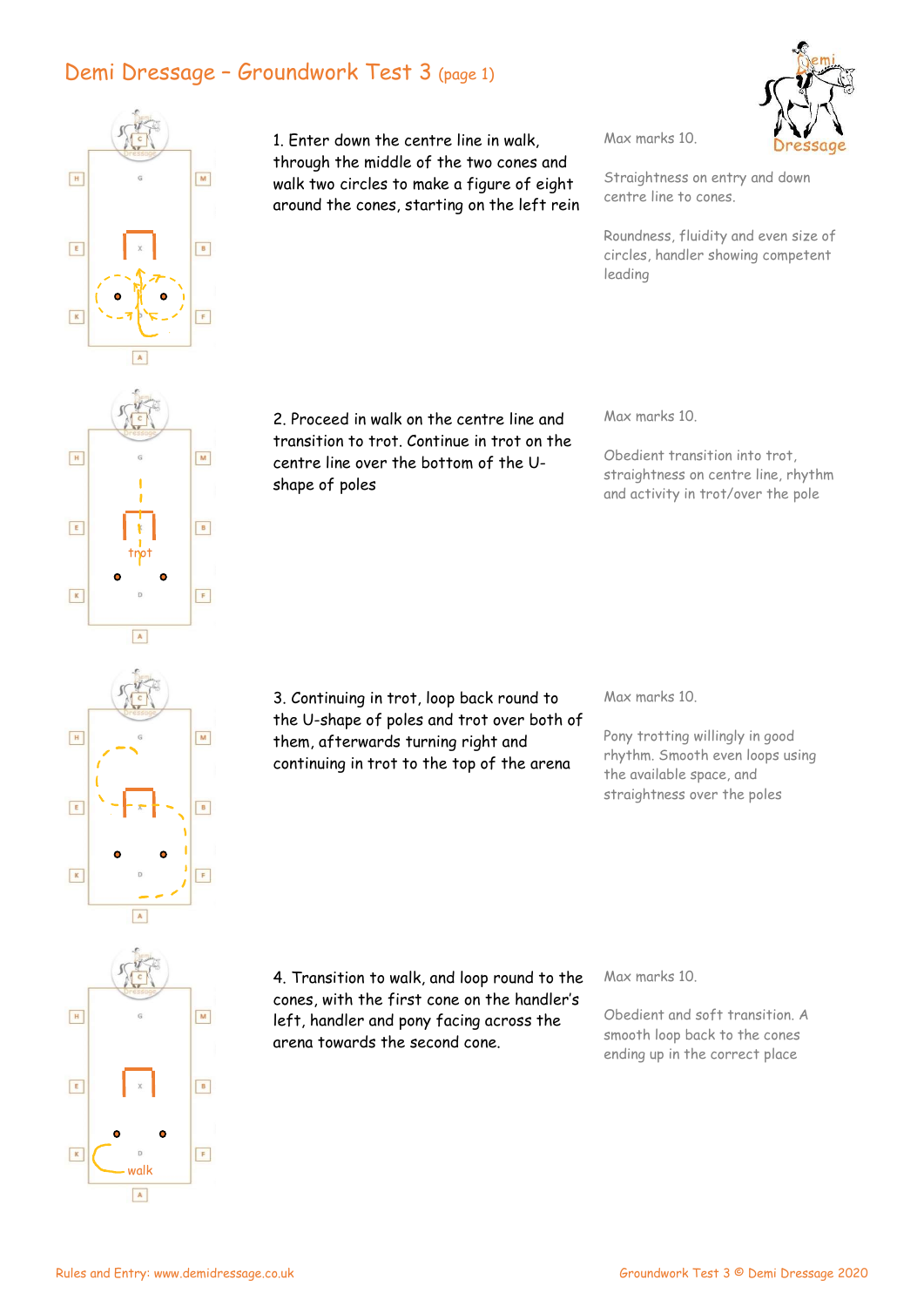## Demi Dressage – Groundwork Test 3 (page 2)



5. Halt at the first cone, and collect a carrot/treat for your pony, proceed in walk

Max marks 10

Obedience, softness and accuracy of halt. Obedience of pony while handler collects treat!

Obedient walk transition.

6. Turn onto the centre line in the middle of the cones and proceed in walk

Max marks 10.

Smooth/fluid turn onto the centre line. Straightness on the centre line into the poles.

Max marks 20.

10 marks for straightness into the poles and straightness/accuracy and obedience of halt

10 marks for correct and safe feeding of the treat, and obedience and immobility of the pony in the halt and salute.

## $\boxed{\mathbf{A}}$

7. Halt in the middle of the U-shape of poles. Feed your pony their treat before you salute!

Pat your pony to finish <3

Collectives:

Pony's manners and obedience: Max marks 10x 2 (20) Pony's rhythm and paces: Max marks 10x 2 (20) Use of the Space/Accuracy: 10x 2 (20) Relationship and Harmony of Partnership: 10x 2 (20)